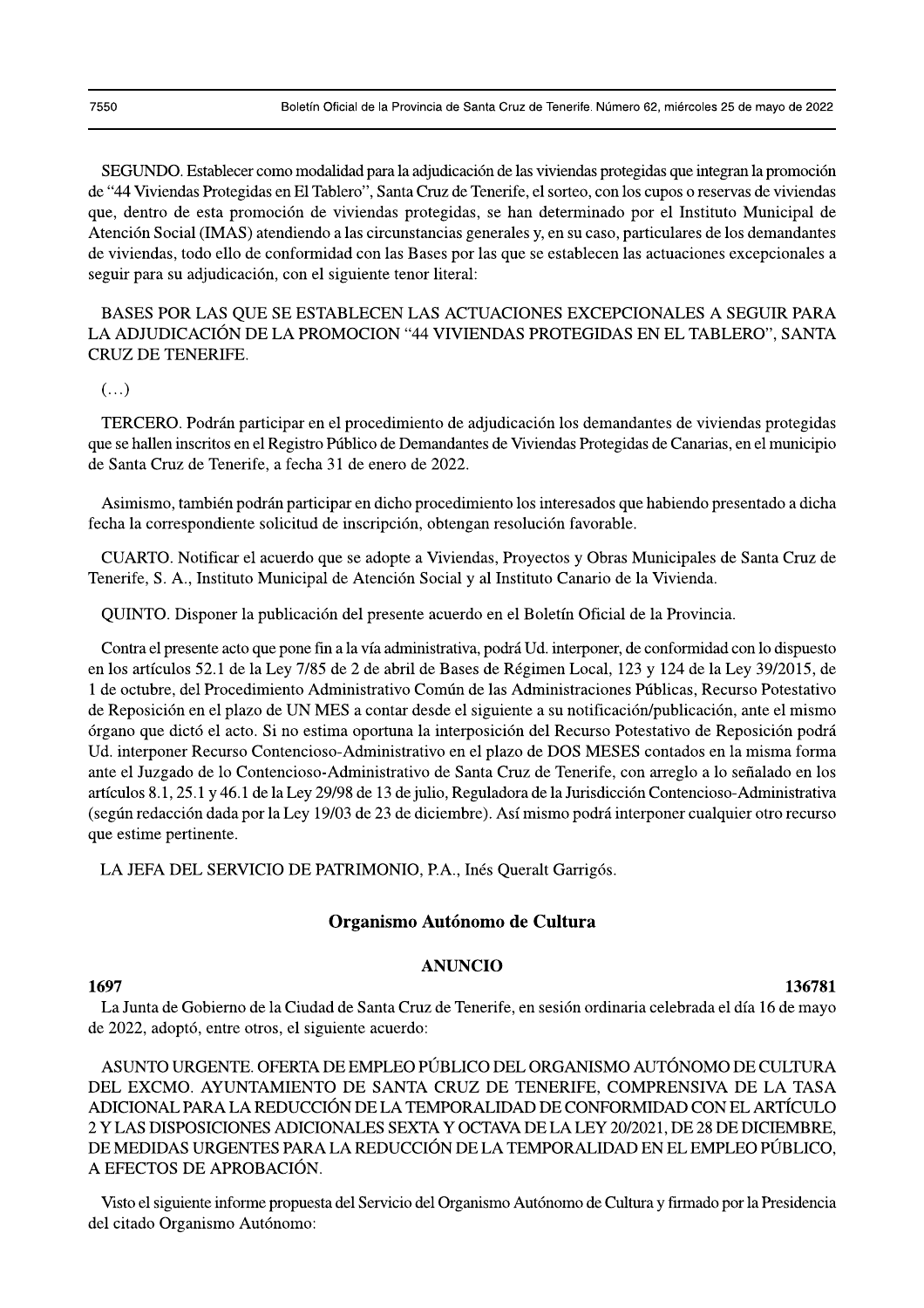## "ANTECEDENTES DE HECHO

I. El Excmo. Ayuntamiento Pleno, en sesión ordinaria celebrada el día 29 de diciembre de 2021, acordó aprobar inicialmente, y de manera definitiva para el supuesto de que no se produjeran reclamaciones durante el plazo de exposición pública, el expediente de la Plantilla de Personal del Excmo. Ayuntamiento de Santa Cruz de Tenerife y de sus Organismos Autónomos de carácter administrativo correspondiente al ejercicio económico 2022.

Transcurrido el plazo de exposición al público sin que se hayan presentado reclamaciones contra el expediente quedó aprobada definitivamente la Plantilla de Personal del Excmo. Ayuntamiento de Santa Cruz de Tenerife del ejercicio presupuestario 2022 (Boletín Oficial de la Provincia número 15 de fecha 4 de febrero de 2022).

II. El día 30 de diciembre de 2021 entra en vigor la Ley 20/2021, de 28 de diciembre, de medidas urgentes para la reducción de la temporalidad en el empleo público, la cual regula en su artículo 2° un proceso de estabilización del empleo temporal, así como en sus Disposiciones Adicionales Sexta y Octava una convocatoria excepcional de estabilización de empleo temporal de larga duración.

Como consecuencia de ello, se han celebrado durante los meses de enero, febrero, marzo y abril reuniones de una Mesa de Trabajo constituida al efecto con las organizaciones sindicales con el fin de entablar un diálogo y poder informar a dichas organizaciones sobre los avances existentes en la materia por parte del Servicio de Organización y Planificación de Recursos Humanos del Excmo. Ayuntamiento de Santa Cruz de Tenerife.

III. Mediante instrucción de la Presidenta del OAC se ordena la instrucción del expediente de aprobación de una Oferta de Empleo Público extraordinaria correspondiente a las plazas cuyos trabajadores/as pueden ser objeto de un proceso de estabilización del empleo temporal de conformidad con lo previsto en el artículo 2 y Disposiciones Adicionales Sexta y Octava de la Ley 20/2021, de 28 de diciembre, de medidas urgentes para la reducción de la temporalidad en el empleo público.

IV. Se remite el presente expediente al Servicio de Organización y Planificación de Recursos Humanos, que emite, a fecha 2 de mayo de 2022, informe favorable.

V. El 5 de mayo de 2022 se celebra sesión de la Mesa de Negociación del Organismo Autónomo de Cultura, alcanzándose acuerdo unánime con relación al presente expediente.

VI. El Consejo Rector del Organismo Autónomo de Cultura del Excmo. Ayuntamiento de Santa Cruz de Tenerife, en sesión extraordinaria celebrada el 12 de mayo de 2022, acordó la aprobación de la presente propuesta, y su posterior remisión a la Junta de Gobierno Local para su aprobación.

## FUNDAMENTOS DE DERECHO

I. El artículo 91 de la Ley 7/1985, de 2 de abril, Reguladora de las Bases de Régimen Local establece que "1. Las Corporaciones locales formularán públicamente su oferta de empleo, ajustándose a los criterios fijados en la normativa básica estatal."

II. De conformidad con el artículo 70 del texto refundido de la Ley del Estatuto Básico del Empleado Público aprobado por Real Decreto Legislativo 5/2015, de 30 de octubre, "Las necesidades de recursos humanos, con asignación presupuestaria, que deban proveerse mediante la incorporación de personal de nuevo ingreso serán objeto de la Oferta de empleo público, o a través de otro instrumento similar de gestión de la provisión de las necesidades de personal, lo que comportará la obligación de convocar los correspondientes procesos selectivos para las plazas comprometidas y hasta un diez por cien adicional, fijando el plazo máximo para la convocatoria de los mismos. (...)

2. La Oferta de empleo público o instrumento similar, que se aprobará anualmente por los órganos de Gobierno de las Administraciones Públicas, deberá ser publicada en el Diario oficial correspondiente.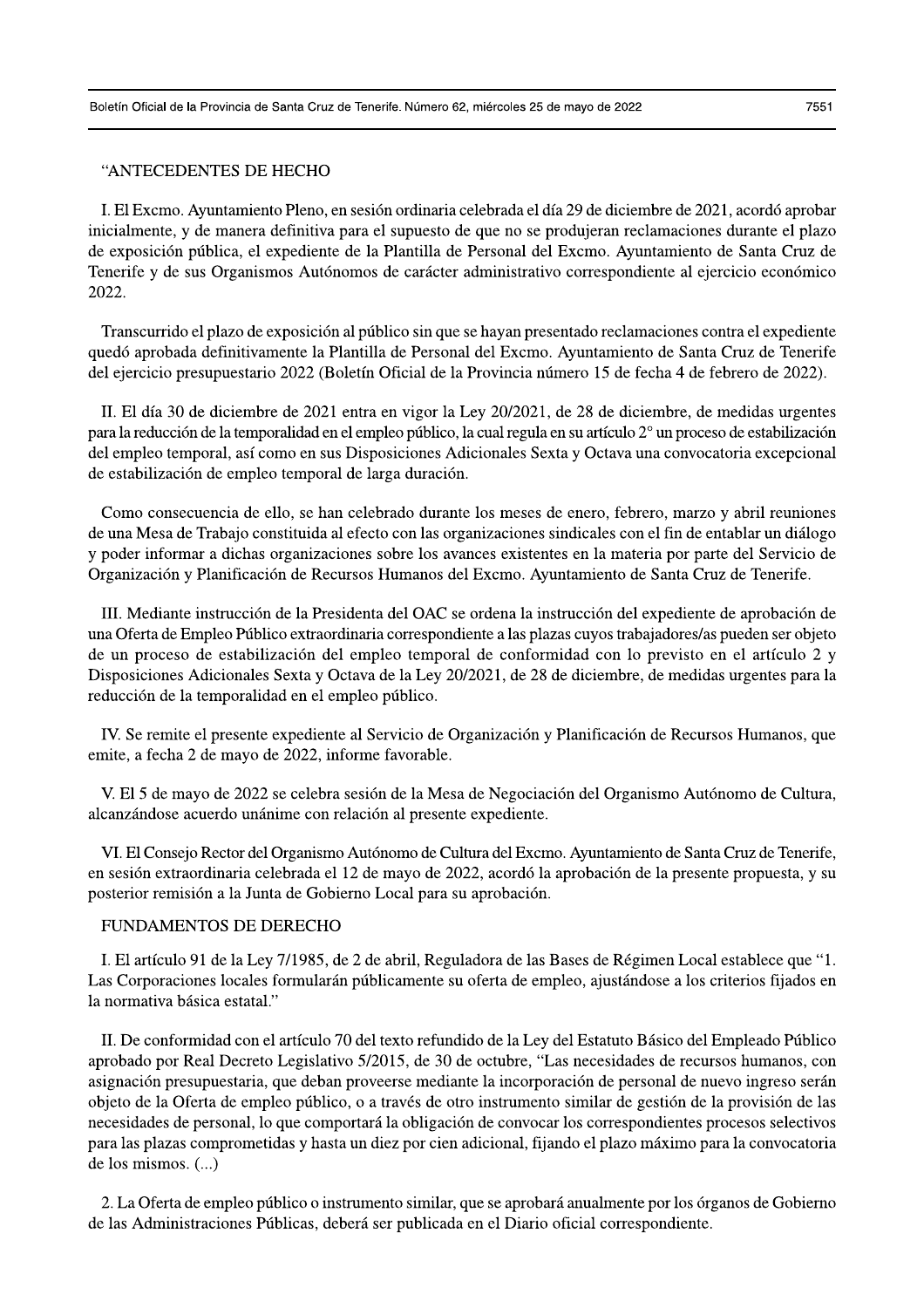3. La Oferta de empleo público o instrumento similar podrá contener medidas derivadas de la planificación de recursos humanos."

III. El artículo 2 de la Ley 20/2021, de 28 de diciembre, de medidas urgentes para la reducción de la temporalidad en el empleo público (Procesos de estabilización de empleo temporal) determina que: "1. Adicionalmente a lo establecido en los artículos 19. Uno. 6 de la Ley 3/2017, de 27 de junio, de Presupuestos Generales del Estado para el año 2017 y 19. Uno. 9 de la Ley 6/2018, de 3 de julio, de Presupuestos Generales del Estado para el año 2018, se autoriza una tasa adicional para la estabilización de empleo temporal que incluirá las plazas de naturaleza estructural que, estén o no dentro de las relaciones de puestos de trabajo, plantillas u otra forma de organización de recursos humanos que estén contempladas en las distintas Administraciones Públicas y estando dotadas presupuestariamente, hayan estado ocupadas de forma temporal e ininterrumpidamente al menos en los tres años anteriores a 31 de diciembre de 2020.

Sin perjuicio de lo que establece la disposición transitoria primera, las plazas afectadas por los procesos de estabilización previstos en los artículos 19. Uno. 6 de la Ley 3/2017, de 27 de junio, de Presupuestos Generales del Estado para el año 2017, y 19. Uno 9 de la Ley 6/2018, de 3 de julio, de Presupuestos Generales del Estado para el año 2018, serán incluidas dentro del proceso de estabilización descrito en el párrafo anterior, siempre que hubieran estado incluidas en las correspondientes ofertas de empleo público de estabilización y llegada la fecha de entrada en vigor de la presente Ley, no hubieran sido convocadas, o habiendo sido convocadas y resueltas, hayan quedado sin cubrir.

2. Las ofertas de empleo que articulen los procesos de estabilización contemplados en el apartado 1, así como el nuevo proceso de estabilización, deberán aprobarse y publicarse en los respectivos diarios oficiales antes del 1 de junio de 2022 y serán coordinados por las Administraciones Públicas competentes.

La publicación de las convocatorias de los procesos selectivos para la cobertura de las plazas incluidas en las ofertas de empleo público deberá producirse antes del 31 de diciembre de 2022.

La resolución de estos procesos selectivos deberá finalizar antes del 31 de diciembre de 2024.

3. La tasa de cobertura temporal deberá situarse por debajo del ocho por ciento de las plazas estructurales.

4. La articulación de estos procesos selectivos que, en todo caso, garantizará el cumplimiento de los principios de libre concurrencia, igualdad, mérito, capacidad y publicidad, podrá ser objeto de negociación en cada uno de los ámbitos territoriales de la Administración General del Estado, comunidades autónomas y entidades locales, pudiendo articularse medidas que posibiliten una coordinación entre las diferentes Administraciones Públicas en el desarrollo de los mismos en el seno de la Comisión de Coordinación del Empleo Público.

Sin perjuicio de lo establecido en su caso en la normativa propia de función pública de cada Administración o la normativa específica, el sistema de selección será el de concurso-oposición, con una valoración en la fase de concurso de un cuarenta por ciento de la puntuación total, en la que se tendrá en cuenta mayoritariamente la experiencia en el cuerpo, escala, categoría o equivalente de que se trate pudiendo no ser eliminatorios los ejercicios en la fase de oposición, en el marco de la negociación colectiva establecida en el artículo 37.1 c) del Texto Refundido de la Ley del Estatuto Básico del Empleado Público.

En el supuesto de que en la normativa específica sectorial o de cada Administración así se hubiera previsto, los mecanismos de movilidad o de promoción interna previos de cobertura de plazas serán compatibles con los procesos de estabilización.

5. De la resolución de estos procesos no podrá derivarse, en ningún caso, incremento de gasto ni de efectivos, debiendo ofertarse en estos procesos, necesariamente, plazas de naturaleza estructural que se encuentren desempeñadas por personal con vinculación temporal.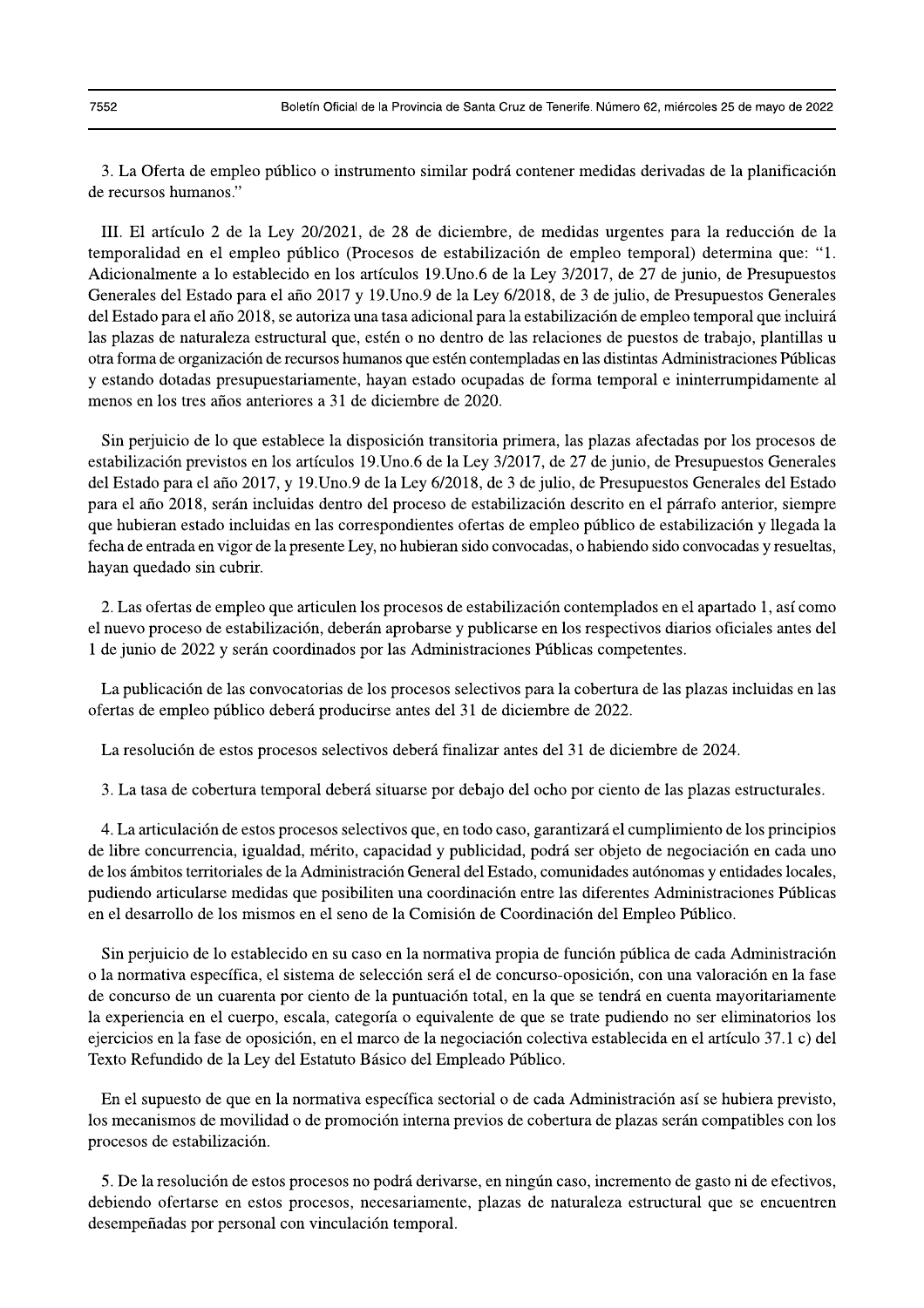6. Corresponderá una compensación económica, equivalente a veinte días de retribuciones fijas por año de servicio, prorrateándose por meses los periodos de tiempo inferiores a un año, hasta un máximo de doce mensualidades, para el personal funcionario interino o el personal laboral temporal que, estando en activo como tal, viera finalizada su relación con la Administración por la no superación del proceso selectivo de estabilización.

En el caso del personal laboral temporal, dicha compensación consistirá en la diferencia entre el máximo de veinte días de su salario fijo por año de servicio, con un máximo de doce mensualidades, y la indemnización que le correspondiera percibir por la extinción de su contrato, prorrateándose por meses los períodos de tiempo inferiores a un año. En caso de que la citada indemnización fuere reconocida en vía judicial, se procederá a la compensación de cantidades.

La no participación del candidato o candidata en el proceso selectivo de estabilización no dará derecho a compensación económica en ningún caso.

7. Con el fin de permitir el seguimiento de la oferta, las Administraciones Públicas deberán certificar al Ministerio de Hacienda y Función Pública, a través de la Secretaría de Estado de Presupuestos y Gastos, el número de plazas estructurales ocupadas de forma temporal existente en cada uno de los ámbitos afectados".

IV. De conformidad con lo reconocido en el artículo 2.7 del reseñado texto legal (Ley 20/21, de 28 de diciembre), con el fin de permitir el seguimiento de la oferta, las Administraciones Públicas deberán certificar al Ministerio de Hacienda y Función Pública, a través de la Secretaría de Estado de Presupuestos y Gastos, el número de plazas estructurales ocupadas de forma temporal existente en cada uno de los ámbitos afectados.

V. Asimismo, la Disposición adicional sexta (Convocatoria excepcional de estabilización de empleo temporal de larga duración) de la reseñada Ley manifiesta que "Las Administraciones Públicas convocarán, con carácter excepcional y de acuerdo con lo previsto en el artículo 61.6 y 7 del TREBEP, por el sistema de concurso, aquellas plazas que, reuniendo los requisitos establecidos en el artículo 2.1, hubieran estado ocupadas con carácter temporal de forma ininterrumpida con anterioridad a 1 de enero de 2016.

Estos procesos, que se realizarán por una sola vez, podrán ser objeto de negociación en cada uno de los ámbitos territoriales de la Administración del Estado, Comunidades Autónomas y Entidades Locales y respetarán, en todo caso, los plazos establecidos en esta norma".

Finalmente, es de destacar lo dispuesto en la Disposición Adicional Octava (Identificación de las plazas a incluir en las convocatorias de concurso) de la reseñada Ley, la cual indica que "Adicionalmente, los procesos de estabilización contenidos en la disposición adicional sexta incluirán en sus convocatorias las plazas vacantes de naturaleza estructural ocupadas de forma temporal por personal con una relación, de esta naturaleza, anterior al 1 de enero de 2016".

VI. Con relación a las plazas a incluir en aplicación de tales Disposiciones Adicionales se ha pronunciado la Secretaría de Estado de Función Pública, que ha emitido una Resolución, de fecha 1 de abril de 2022, sobre las orientaciones para la puesta en marcha de los procesos de estabilización derivados de la Ley 20/2021, de 28 de diciembre, de medidas urgentes para la reducción de la temporalidad en el empleo público. Específicamente, la citada Resolución prevé lo siguiente:

"2.3. Plazas que incluir en el proceso de la disposición adicional sexta, en virtud de la disposición adicional octava

Sin perjuicio de que no existieran plazas a convocar de acuerdo con los criterios de la disposición adicional sexta, la disposición adicional octava establece una categoría de plazas que convocar obligatoriamente por el concurso de méritos previsto en dicha disposición adicional sexta, que por tanto incluirá "las plazas vacantes de naturaleza estructural ocupadas de forma temporal por personal con una relación, de esta naturaleza, anterior al 1 de enero de 2016".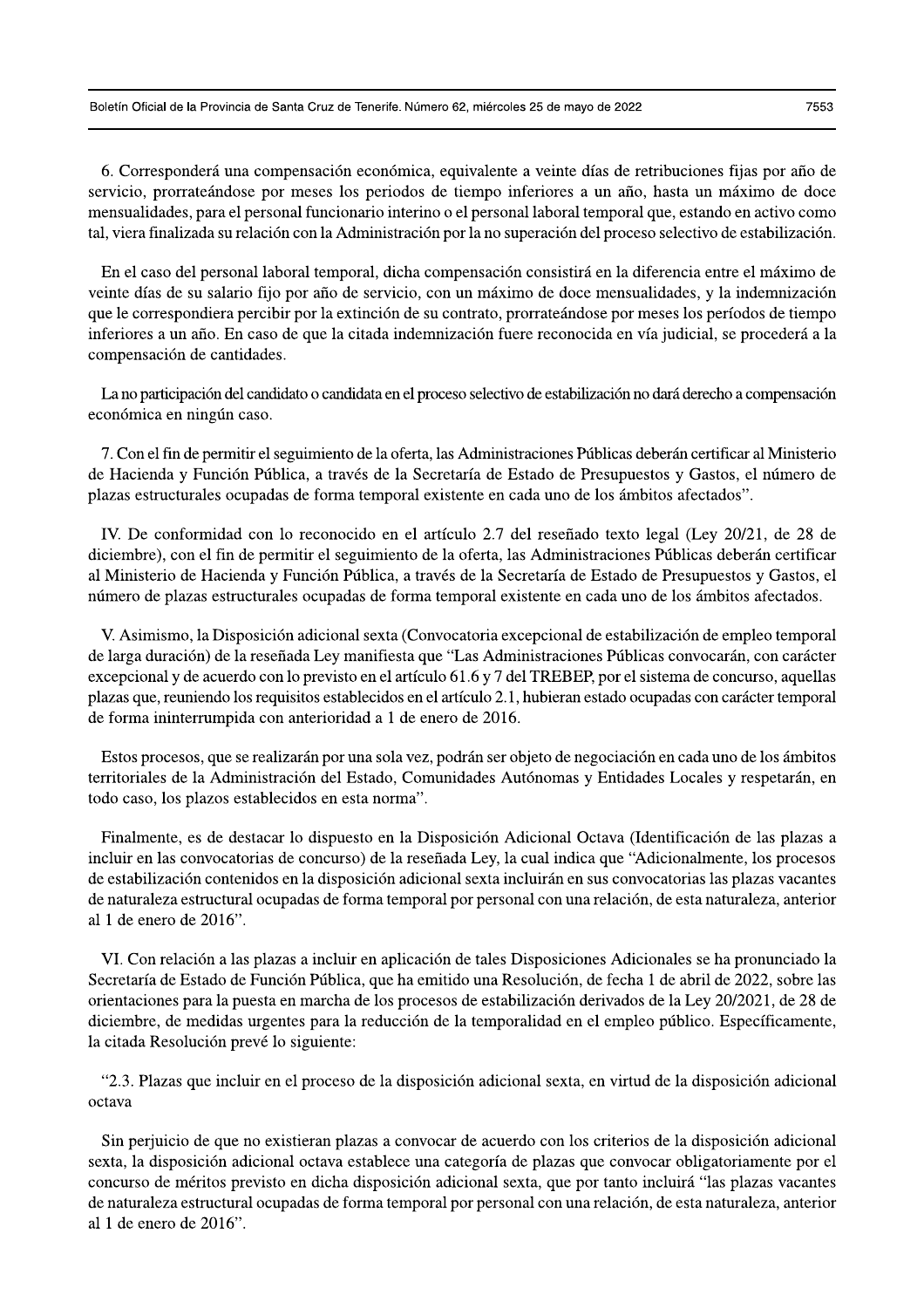Como se ha dicho en el apartado 2.1., la expresa referencia al carácter vacante de las plazas que realiza la disposición se interpreta en el sentido de que estas plazas adicionales que pueden incorporarse al proceso previsto por la disposición adicional sexta no estén afectadas por una reserva de puesto del titular del mismo, puesto que ello supondría el incremento de gasto público, principio que es predicable de todos los procesos de estabilización que se lleven a cabo al abrigo de la Ley 20/2021, de 28 de diciembre.

En este caso, estas plazas vacantes de naturaleza estructural son aquellas ocupadas a la entrada en vigor de la Ley 20/2021 de forma temporal por personal temporal de larga duración con una relación de servicios de esta naturaleza anterior a 1 de enero de 2016, aun cuando se hayan sucedido diversos nombramientos o contratos temporales a lo largo del tiempo en la misma administración, estabilizándose la última plaza ocupada.

El análisis de la concurrencia de este supuesto deberá realizarse y justificarse caso por caso". Asimismo, dicha Resolución se pronuncia sobre el concepto de ocupación ininterrumpida, manifestando que "(...) podrá considerarse que no ha habido interrupción, siempre que la plaza vuelva a ocuparse efectivamente en un plazo no superior a TRES MESES".

VII. Teniendo en cuenta la regulación contemplada en el precitado artículo 2 y las Disposiciones Adicionales Sexta y Octava de la Ley 20/2021, de 28 de diciembre, de medidas urgentes para la reducción de la temporalidad en el empleo público, se propone la aprobación de una Oferta de Empleo Público comprensiva de todo aquel personal que es susceptible de ser estabilizado, siendo este el que se relaciona a continuación:

\*PLAZAS OFERTADAS SUJETAS A LA PREVISIÓN DEL ARTÍCULO 2 DE LA LEY 20/2021, DE 28 DE DICIEMBRE.

PERSONAL LABORAL:

| <b>GRUPO</b> | <b>PLAZA</b>         | <b>NUMERO</b> |
|--------------|----------------------|---------------|
|              | Profesor/a de Música | ∽             |

\*PLAZAS OFERTADAS SUJETAS A LA PREVISIÓN DE LA DISPOSICIÓN ADICIONAL SEXTA DE LA LEY 20/2021, DE 28 DE DICIEMBRE.

## PERSONAL FUNCIONARIO:

| <b>GRUPO</b>   | <b>PLAZA</b> | <b>NÚMERO</b> |
|----------------|--------------|---------------|
| C <sub>1</sub> | Cajero/a     |               |

#### PERSONAL LABORAL:

| <b>GRUPO</b> | <b>PLAZA</b>            | <b>NÚMERO</b> |
|--------------|-------------------------|---------------|
|              | Licenciado/a en Derecho |               |
|              | Profesor/a de Música    | 10            |
|              | Profesor/a de Dibujo    |               |
| Ш            | Administrativo/a        |               |
| Ш            | Gestor/a de Proyectos   |               |
| IV           | Monitor/a de Coros      | 2             |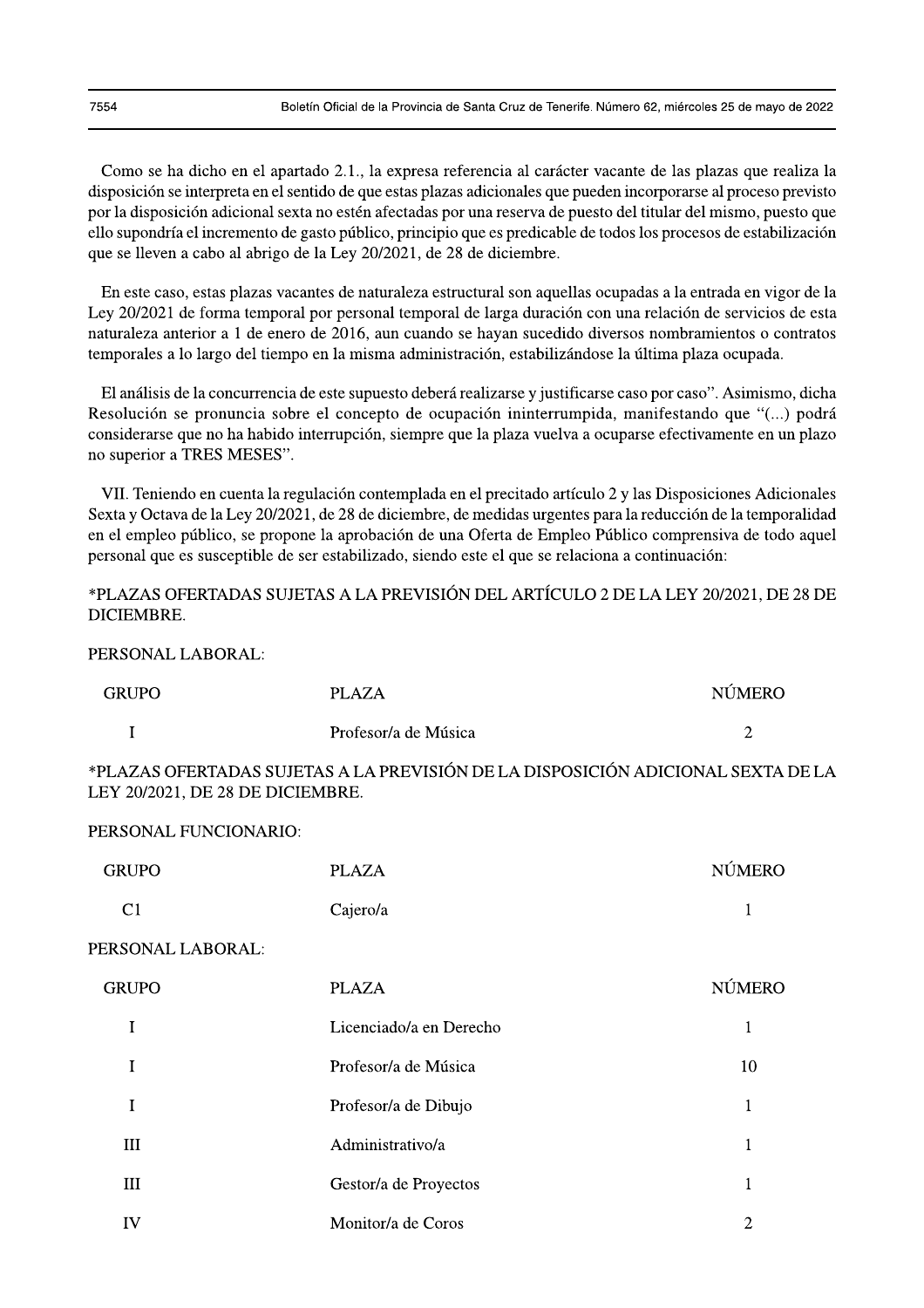| IV | Auxiliar Administrativo/a     |  |
|----|-------------------------------|--|
| IV | Auxiliar de Biblioteca        |  |
| IV | Oficial Segunda Mantenimiento |  |
|    | Operario/a de Mantenimiento   |  |

VIII. El artículo 59 del Texto Refundido del Estatuto Básico del Empleado Público aprobado por Real Decreto Legislativo 5/2015, de 30 de octubre (en adelante EBEP) establece "en las ofertas de empleo público se reservará un cupo no inferior al siete por ciento de las vacantes para ser cubiertas entre personas con discapacidad, considerando como tales las definidas en el apartado 2 del artículo 4 del Texto Refundido de la Ley General de derechos de las personas con discapacidad y de su inclusión social, aprobado por el Real Decreto Legislativo 1/2013, de 29 de noviembre (...)

La reserva del mínimo del siete por ciento se realizará de manera que, al menos, el dos por ciento de las plazas ofertadas lo sea para ser cubiertas por personas que acrediten discapacidad intelectual y el resto de las plazas ofertadas lo sea para personas que acrediten cualquier otro tipo de discapacidad (...)."

Por su parte, el artículo 2.1 del Real Decreto 2271/2014, de 3 de diciembre, por el que se regula el acceso al empleo público y la provisión de puestos de trabajo de las personas con discapacidad, establece que "en las ofertas de empleo público se reservará un cupo no inferior al cinco por ciento de las vacantes (este porcentaje debe entenderse aumentado en un 7% por la modificación experimentada en el EBEP) para ser cubiertas entre personas con discapacidad cuyo grado de minusvalía sea igual o superior al 33 por ciento. (...)"

En el mismo sentido se manifiesta el Decreto 8/2011, de 27 de enero, por el que se regula el acceso de las personas con discapacidad al empleo público, a la provisión de puesto de trabajo y a la formación en la Administración pública de la Comunidad Autónoma de Canarias (de aplicación al personal al servicio de las Corporaciones Locales Canarias en virtud de su artículo 2.2 letra b)), en cuyo artículo 4, establece lo siguiente:

"1. Sobre el número total de plazas que conformen la Oferta de Empleo Público anual para el ingreso en cuerpos y escalas de personal funcionario y el acceso a categorías profesionales de personal laboral fijo y para los procesos selectivos de promoción interna, se reservará un cupo como mínimo del 7% para su cobertura por las personas afectadas por discapacidad, de modo que progresivamente se alcance el 2% de los efectivos totales en la Administración pública de la Comunidad Autónoma de Canarias.

2. Si de la aplicación del porcentaje de plazas reservadas al cupo de discapacidad resultase una fracción decimal igual o superior a 0,5 se computará como una plaza a incluir en el mismo.

3. La reserva mínima a la que se refiere el apartado primero podrá desglosarse de la siguiente manera:

a) Un mínimo del 5% de las plazas incluidas en la Oferta de Empleo Público se reservarán para ser cubiertas por personas con discapacidad física, sensorial, o psíquica que no tenga su origen en retraso mental leve, moderado o límite.

Este documento, emitido por el Ayuntamiento de Santa Cruz de Tenerife, incorpora firma electrónica reconocida. Su autenticidad se puede comprobar introduciendo el código 14157104757562616505 en la siguiente dirección: https://sede.santacruzdetenerife.es/validacion

b) Se podrá reservar un máximo del 2% de las plazas incluidas en la Oferta de Empleo Público para ser cubiertas por personas con discapacidad intelectual leve, moderada o límite, en las condiciones que se indican en el presente Decreto.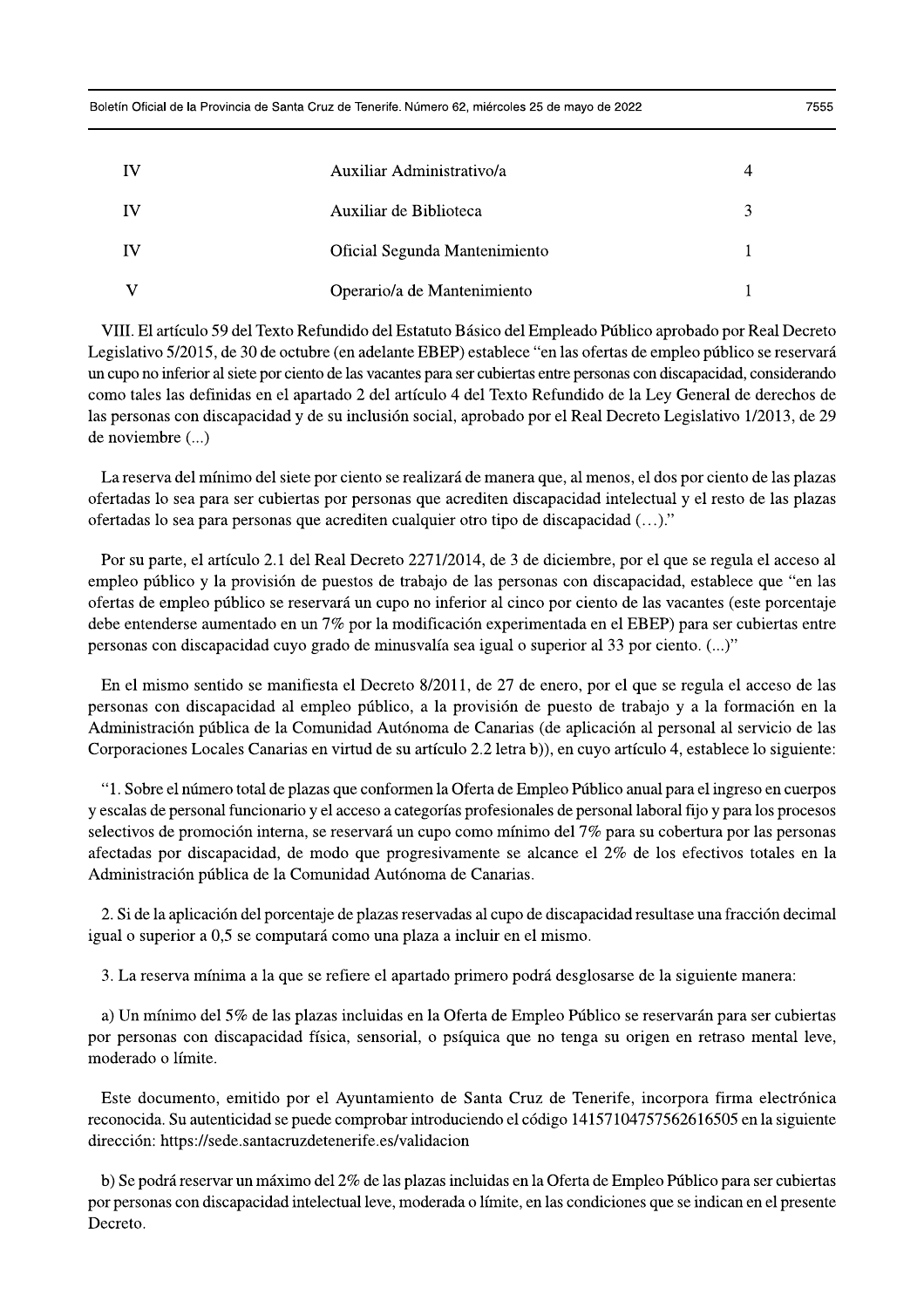4. El cupo que se establezca en la respectiva Oferta de Empleo Público se aplicará a las plazas correspondientes a cada uno de los Cuerpos y Escalas de personal funcionario y Categorías Profesionales de personal laboral que conformen aquélla, salvo en el supuesto previsto en el punto b) anterior en el que se estará a lo dispuesto en el artículo 6.

En aquellas convocatorias en las que por el escaso número de plazas no fuese posible aplicar el porcentaje de reserva o en las que no quepa reservar plazas para personas con discapacidad por exigirse en la convocatoria para el acceso estar en posesión de determinadas aptitudes físicas, se procederá, si ello fuese posible, a la acumulación de esas plazas en aquellas convocatorias correspondientes al mismo Grupo de Clasificación o Categoría Profesional cuyo desempeño sea más idóneo o se adapte mejor a las peculiaridades de las personas con discapacidad. De no ser posible lo anterior, se incluirán en convocatorias correspondientes a otros Grupos de Clasificación o Categorías Profesionales.

5. Las plazas reservadas con carácter general a personas con discapacidad se incluirán dentro de las convocatorias ordinarias. Las plazas reservadas a personas con discapacidad intelectual leve, moderada o límite, se llevarán a cabo en todo caso por medio de convocatoria independiente.

En relación con la reserva de discapacidad, la Resolución, de fecha 1 de abril de 2022, de la Secretaria de Estado de Función Pública, sobre las orientaciones para la puesta en marcha de los procesos de estabilización derivados de la Ley 20/2021, de 28 de diciembre, de medidas urgentes para la reducción de la temporalidad en el empleo público, determina que "3.5. Aplicación de los turnos específicos

Sin perjuicio de lo que establezca la normativa de aplicación en cada ámbito, se entiende que en el caso de los procesos de la disposición adicional sexta y octava de la Ley, al tratarse de procesos por concurso como proceso excepcional, por una sola vez, la convocatoria de las plazas se realizará con carácter general para igual valoración de los méritos objetivos fijados en el apartado 3.4.2 para todas las personas aspirantes.

No obstante en el proceso de estabilización al amparo del artículo 2.1 de la Ley, es de aplicación la normativa básica que establece el que en las ofertas de empleo público se reservará un cupo de plazas para personas con discapacidad, siempre condicionado a la compatibilidad con el desempeño de las tareas, por lo que puede haber supuestos en los que no exista este turno. De existir y quedar vacante algunas de las plazas convocadas en este turno se estará a lo que disponga al respecto la normativa de aplicación en cada administración pública en lo relativo a su posible acumulación".

En la actual Oferta de Empleo se contempla un número total de plazas englobadas en los procesos de estabilización del artículo 2 de la Ley 20/21, de 28 de diciembre, ascendente a 2 plazas. Por consiguiente, el 7% de esa cifra asciende a 0,14, que al no resultar una fracción superior a 0,5 no deben reservarse plazas a personas con discapacidad.

IX. El artículo 37 del Real Decreto Legislativo 5/2015, de 30 de octubre, por el que se aprueba el texto refundido de la Ley del Estatuto Básico del Empleado Público, establece que:

"1. Serán objeto de negociación, en su ámbito respectivo y en relación con las competencias de cada Administración Pública y con el alcance que legalmente proceda en cada caso, las materias siguientes:

 $\left[\ldots\right]$ 

l) Los criterios generales sobre ofertas de empleo público."

X. El OAC del Excmo. Ayuntamiento de Santa Cruz de Tenerife es un organismo autónomo municipal que, bajo la dependencia o vinculación al Ayuntamiento, dispone de personalidad jurídica independiente, patrimonio y tesorería propia, así como de autonomía en la gestión conforme al artículo 85. Bis de la Ley 7/1985 de 2 de abril de Bases de Régimen Local.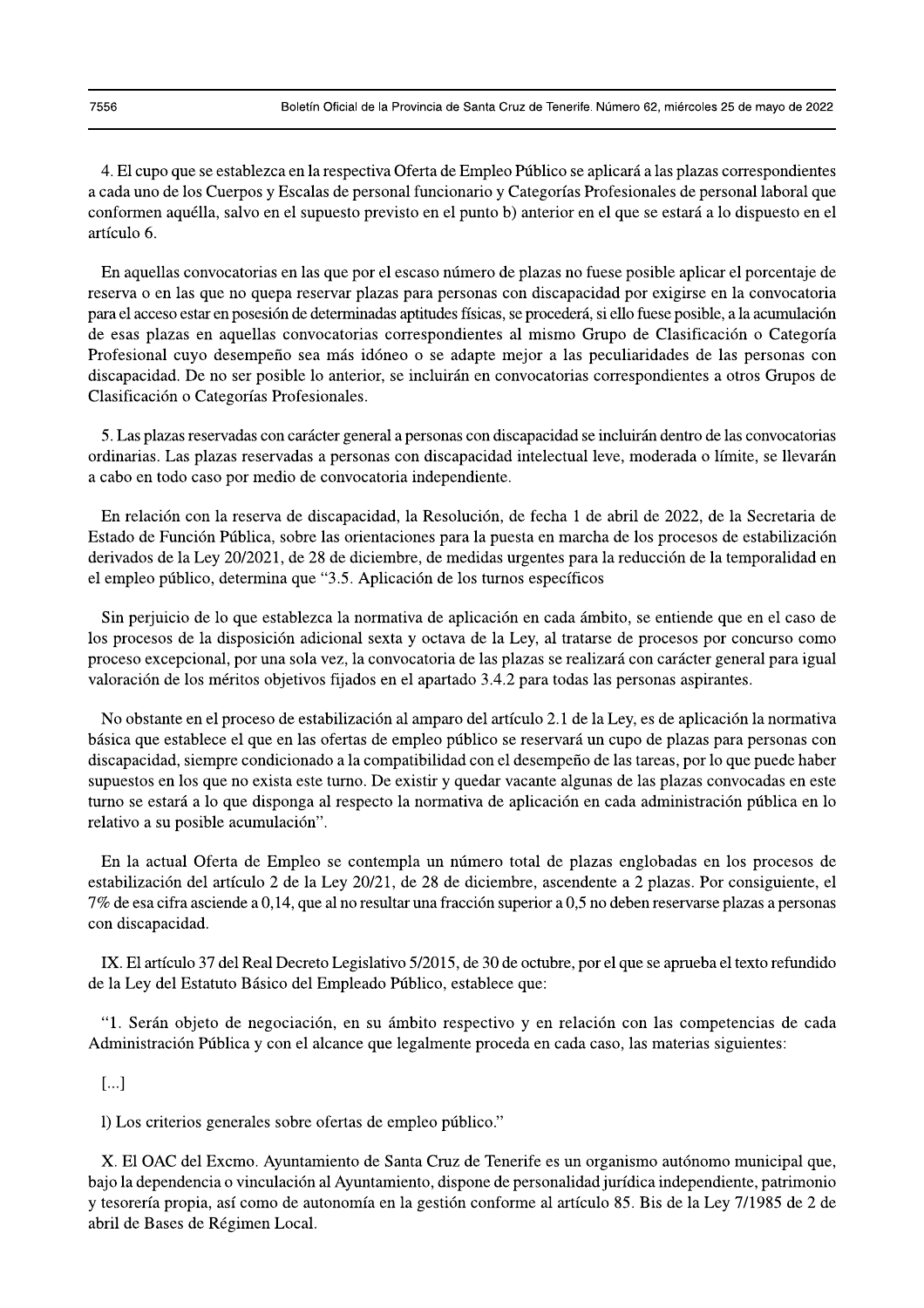Boletín Oficial de la Provincia de Santa Cruz de Tenerife. Número 62, miércoles 25 de mayo de 2022

Expresamente el artículo 28 de sus Estatutos del OAC, reconoce lo siguiente: "Sin perjuicio de las obligaciones que establece la legislación presupuestaria, el Organismo Autónomo de Cultura estará sometido a los controles de eficacia y eficiencia que se establezcan por el Área o Áreas de Gobierno que tengan atribuidas las competencias en materia de Economía y Hacienda y de Recursos Humanos".

A la Concejalía con competencias delegadas en Recursos Humanos, de conformidad a lo dispuesto en el artículo 49 párrafo primero letra f) del ROGA, le corresponde "La competencia para informar, con carácter preceptivo, todas las normas que regulen aspectos relativos a cuestiones del personal al servicio de la Administración Municipal y organismos públicos, cualquiera que sea la naturaleza de las mismas y salvo que versen sobre competencias atribuidas a otro órgano"; y el artículo 49 Letra d) ROGA añade "Velar por el cumplimiento de las normas generales en materia de personal, asegurando que la organización y funcionamiento de la Función Pública Municipal y organismos públicos dependientes realice sus tareas subordinando al interés general los intereses individuales y colectivos de sus miembros atendiendo a los principios de eficacia, profesionalidad, diligencia e imparcialidad con sometimiento pleno a la Ley y al Derecho".

Por lo expuesto, este expediente debe someterse a informe previo de la Concejalía de Recursos Humanos del Excmo. Ayuntamiento de Santa Cruz de Tenerife.

XI. El artículo 7 de los vigentes Estatutos del Organismo Autónomo de Cultura del Excmo. Ayuntamiento de Santa Cruz de Tenerife establece que corresponde al Consejo Rector del Organismo Autónomo la elaboración de la propuesta sobre la oferta de empleo público para su posterior aprobación por la Junta de Gobierno Local. En el mismo sentido se manifiestan los artículos 48 (letra f) y 49 (letra f) del Reglamento Orgánico del Gobierno y de la Administración del Excmo. Ayuntamiento de Santa Cruz de Tenerife.

# PROPUESTA DE ACUERDO

PRIMERO. Aprobar la Oferta de Empleo Público extraordinaria para el año 2022 comprensiva de las plazas que están siendo desempeñadas por personal que es susceptible de estabilización de conformidad con lo previsto en el artículo 2 de la Ley 20/2021, de 28 de diciembre, de medidas urgentes para la reducción de la temporalidad en el empleo público, en atención al siguiente detalle:

\*PLAZAS OFERTADAS SUJETAS A LA PREVISIÓN DEL ARTÍCULO 2 DE LA LEY 20/2021, DE 28 DE DICIEMBRE.

PERSONAL LABORAL:

| <b>GRUPO</b> | PLAZA                | <b>NUMERO</b> |
|--------------|----------------------|---------------|
|              | Profesor/a de Música | -             |

SEGUNDO. Aprobar la Oferta de Empleo Público para el año 2022 comprensiva de las plazas que están siendo desempeñadas por personal que es susceptible de estabilización de conformidad con lo previsto en la Disposición Adicional Sexta de la Ley 20/2021, de 28 de diciembre, de medidas urgentes para la reducción de la temporalidad en el empleo público, en atención al siguiente detalle:

\*PLAZAS OFERTADAS SUJETAS A LA PREVISIÓN DE LA DISPOSICIÓN ADICIONAL SEXTA DE LA LEY 20/2021, DE 28 DE DICIEMBRE.

PERSONAL FUNCIONARIO:

| <b>GRUPO</b>   | <b>PLAZA</b> | <b>NÚMERO</b> |
|----------------|--------------|---------------|
| C <sub>1</sub> | Cajero/a     |               |